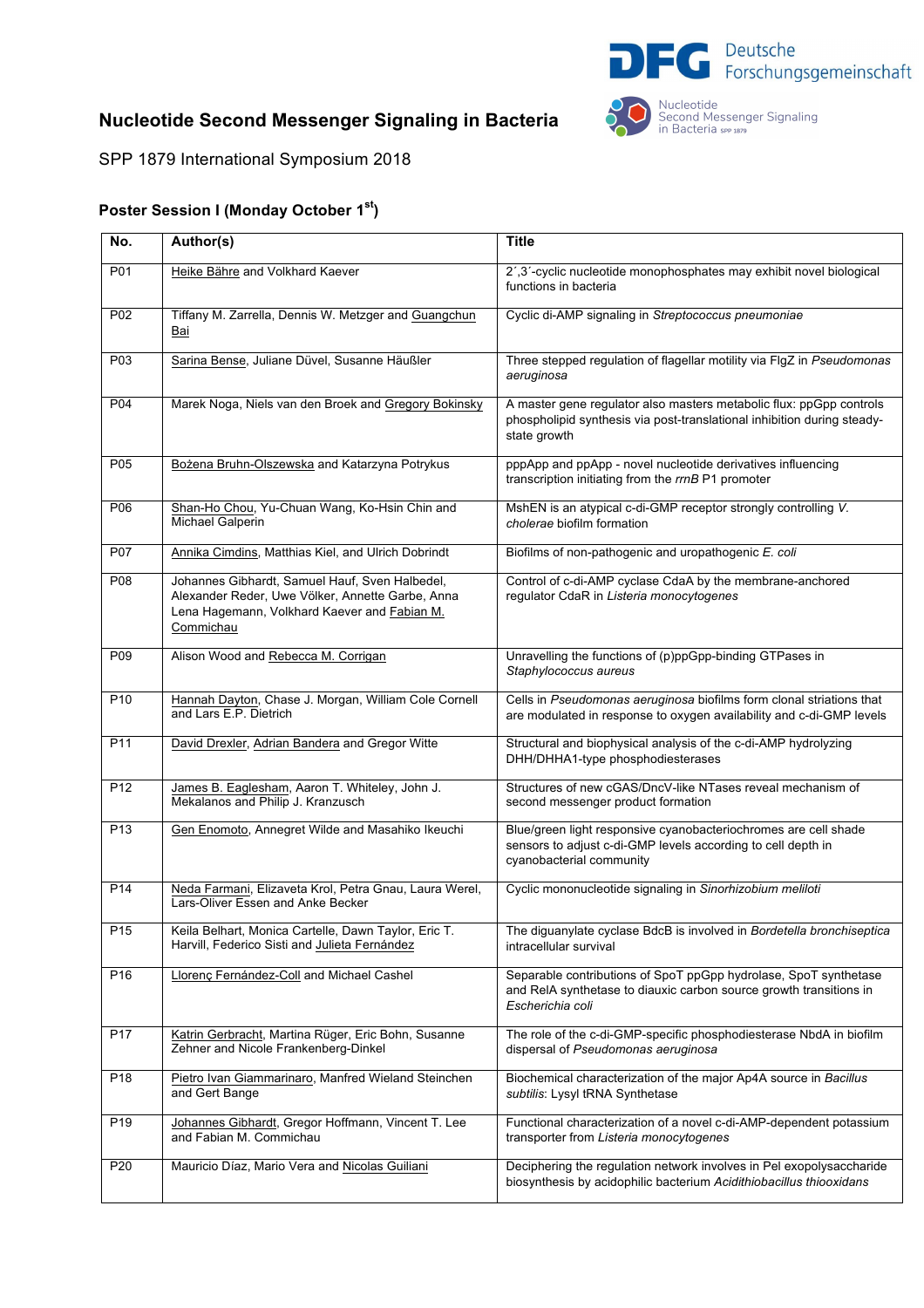| P21             | Julian Haist and Natalia Tschowri                                                                                                                                                                                              | Contribution of the GGDEF-EAL proteins RmdA and RmdB to the<br>developmental control in Streptomyces venezuelae            |
|-----------------|--------------------------------------------------------------------------------------------------------------------------------------------------------------------------------------------------------------------------------|----------------------------------------------------------------------------------------------------------------------------|
| P22             | Séverin Ronneau, Julien Caballero-Montes, Aurélie<br>Mayard, Abel Garcia-Pino and Régis Hallez                                                                                                                                 | Molecular mechanism regulating (p)ppGpp hydrolysis in response to<br>nutrients starvation                                  |
| P23             | Jana L. Heidemann, Piotr Neumann, Achim Dickmanns<br>and Ralf Ficner                                                                                                                                                           | Crystal structures of the diadenylate cyclase CdaA from Listeria<br>monocytogenes                                          |
| P24             | Meng-Lun Hsieh, Deborah M. Hinton and Christopher M.<br>Waters                                                                                                                                                                 | Melting the DNA duplex: cyclic di-GMP activates transcription in Vibrio<br>cholerae by driving open complex formation      |
| P <sub>25</sub> | Heike Bähre and Volkhard Kaever                                                                                                                                                                                                | New potential bacterial nucleotide signaling molecules: How to identify<br>unknown unknowns?                               |
| P <sub>26</sub> | Sara Kim, Breann Brown, Ellen Kloss Vieux and Tania<br><b>Baker</b>                                                                                                                                                            | Lon multimerization and substrate specificity                                                                              |
| P27             | Larissa Krüger, Christina Herzberga and Jörg Stülke                                                                                                                                                                            | The role of the c-di-AMP binding protein YkuL in central carbon<br>metabolism of Bacillus subtilis                         |
| P28             | Sofya Kuzmich, Dorota Skotnicka and Lotte Søgaard-<br>Andersen                                                                                                                                                                 | Regulation of development in Myxococcus xanthus by the<br>phosphodiesterase PmxA                                           |
| P29             | Tom Landgraf and Harald Schwalbe                                                                                                                                                                                               | NMR screening of RNA secondary structure and binding of c-di-GMP<br>to the Cd1-Riboswitch                                  |
| P30             | Andreas Latoscha, Heike Bähre, Volkhard Kaever and<br>Natalia Tschowri                                                                                                                                                         | A novel phosphodiesterase hydrolyses c-di-AMP involved in<br>development and osmotic stress resistance in Streptomyces     |
| P31             | Benoît-Joseph Laventie, Matteo Sangermani, Pablo<br>Manfredi, Fabienne Estermann, Isabelle Hug, Tina<br>Jaeger and Urs Jenal                                                                                                   | Touch, Seed and Go: A surface induced asymmetric program<br>optimizes Pseudomonas aeruginosa tissue colonization           |
| P32             | Richard Little, Lucia Grenga and Jacob Malone                                                                                                                                                                                  | Cyclic-di-GMP acts as an effector and substrate in regulating<br>components of a ribosomal modification module             |
| P33             | Martin Lorkowski, Susanne Herbst, Olga Sarenko, Kim<br>Nguyen and Regine Hengge                                                                                                                                                | Transmembrane redox signaling and proteolysis of CSS Domain c-di-<br>GMP phosphodiesterases in bacterial biofilm formation |
| P34             | Elsa Germain, Badreddine Douzi, Kenn Gerdes, Deborah<br>Byrne and Etienne Maisonneuve                                                                                                                                          | Control of bacterial stress response by the alarmone synthetase SpoT                                                       |
| P35             | Nadezhda Malysheva, Anja M. Richter, Kaveh Pouran<br>Yousef, Max von Kleist and Regine Hengge                                                                                                                                  | Reaction-diffusion modelling of local c-di-GMP signaling controlling the<br>synthesis of E. coli biofilm.                  |
| P36             | Candela Muriel, Eva Arrebola, Miguel Redondo-Nieto,<br>Francisco Martínez-Granero, Blanca Jalvo <sup>1</sup> , Sebastian<br>Pfeilmeier, Esther Blanco-Romero, Irene Baena, Jacob<br>G. Malone, Rafael Rivilla and Marta Martín | AmrZ is a major determinant of c-di-GMP levels in Pseudomonas<br>fluorescens F113                                          |
| P37             | Alberto Ramírez Mata, César Millán Pacheco, José F.<br>Cruz Pérez, María L. Xiqui Vázquez, Claudia Mancilla-<br>Simbro and Beatriz E. Baca                                                                                     | In silico comparative analysis of GGDEF and EAL domain signaling<br>proteins from the Azospirillum genomes                 |
| P38             | Elie Toledano, Antoine Danchin, Vasily Ogryzko, Daniel<br>Ladant and Undine Mechold                                                                                                                                            | Regulatory functions of 3'-phosphoadenosine 5'-phosphate (pAp)                                                             |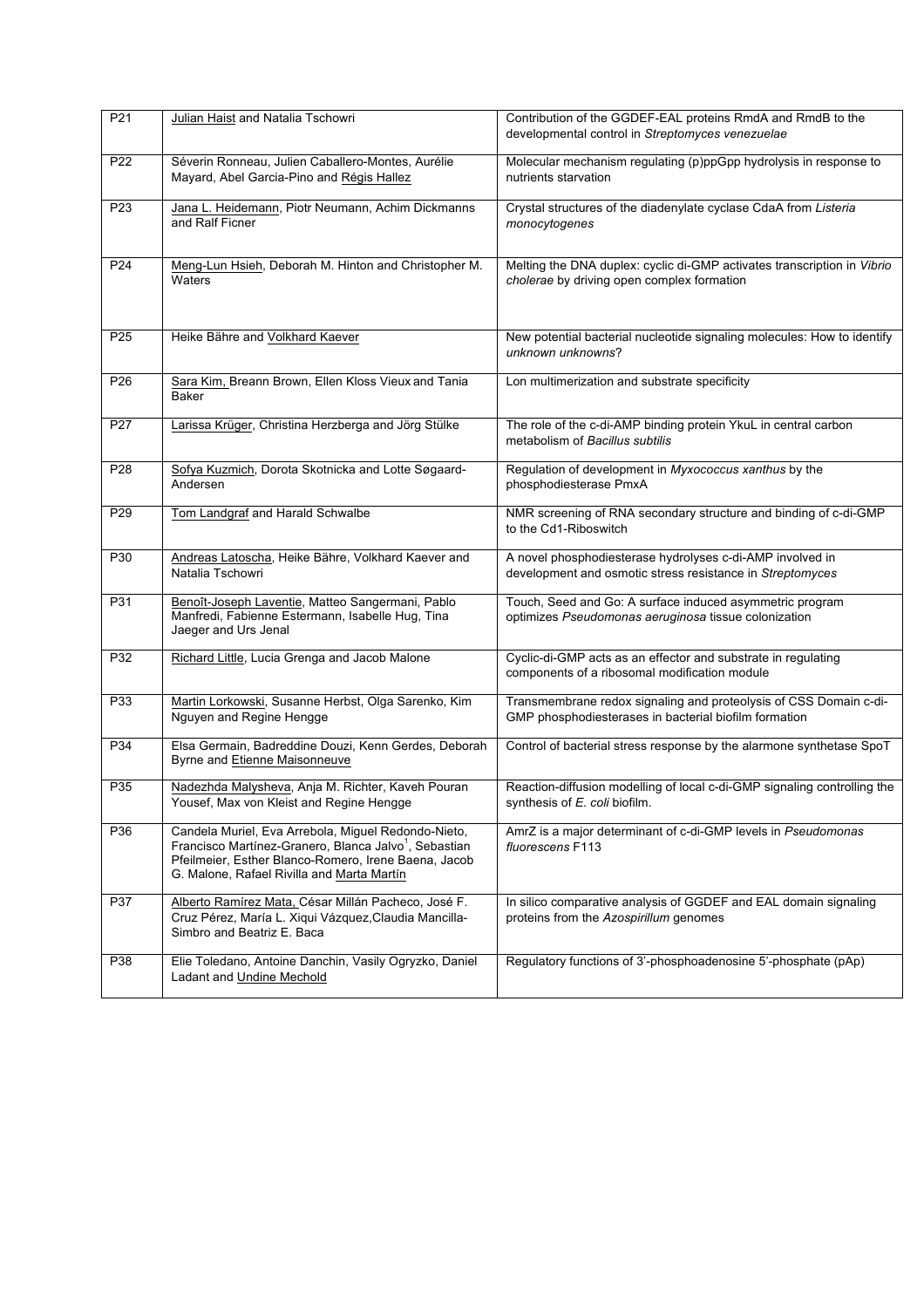

## **Nucleotide Second Messenger Signaling in Bacteria**

Nucleotide<br>Second Messenger Signaling<br>in Bacteria sPP 1879

SPP 1879 International Symposium 2018

## **Poster Session II (Tuesday October 2nd)**

| No.             | Author(s)                                                                                                                                                                                                                                              | <b>Title</b>                                                                                                                                                                       |
|-----------------|--------------------------------------------------------------------------------------------------------------------------------------------------------------------------------------------------------------------------------------------------------|------------------------------------------------------------------------------------------------------------------------------------------------------------------------------------|
| P39             | Fabian Müller and Franz Narberhaus                                                                                                                                                                                                                     | Identification of novel (p)ppGpp-interacting proteins in Escherichia coli                                                                                                          |
| P40             | Sara Alina Neumann, Julian Haist, Marie Elliot and<br>Natalia Tschowri                                                                                                                                                                                 | The diguanylate cyclase CdgC is essential for coordinated progress of<br>the Streptomyces venezuelae life cycle                                                                    |
| P41             | Sabrina Oeser, Thomas Wallner and Annegret Wilde                                                                                                                                                                                                       | Surface acclimation of the cyanobacterium Synechocystis sp. PCC<br>6803                                                                                                            |
| P42             | Annette Fagerlund, Veronika Smith, Sarah Finke, Ida<br>Kristine Bu-Nilssen, Ida K. Hegna, Åsmund Røhr, Toril<br>Lindbäck, Veronika Krogstad and Ole Andreas Økstad                                                                                     | Cyclic diguanylate (c-di-GMP) regulation in the Bacillus cereus group<br>and comparative analysis to Bacillus subtilis                                                             |
| P43             | Przemyslaw Olejnik, Kalley Raji and Sandra Schwarz                                                                                                                                                                                                     | Interaction studies of the DGC SadC, a predicted hydratase and<br>dioxygeanse reductase involved in $O2$ -dependent regulation of<br>alginate production in Pseudomonas aeruginosa |
| P44             | Sofia R. A. Oliveira, Vallo Varik, Vasili Hauryliuk and<br>Tanel Tenson                                                                                                                                                                                | HPLC-based quantification of bacterial housekeeping nucleotides and<br>alarmone messengers ppGpp and pppGpp                                                                        |
| P45             | Kevin Perkins, Ruben Atilho, Harini Sadeeshkumar,<br>Michelle Moon and Ronald Breaker                                                                                                                                                                  | Exploiting nucleotide signaling molecules for antibiotic development by<br>using riboswitch sensors                                                                                |
| P46             | Vanessa Pfiffer and Regine Hengge                                                                                                                                                                                                                      | Multiple sensory input into the biofilm matrix-controlling diguanylate<br>cyclase DgcE of Escherichia coli                                                                         |
| P47             | Sebastian J. Reich and Gerd M. Seibold                                                                                                                                                                                                                 | Control of c-di-AMP synthesis in Corynebacterium glutamicum:<br>Analyses of interactions between the di-adenylate cyclase DisA and<br>DNA repair protein RadA                      |
| P48             | Sebastian J. Reich, Tamara Weiß and Gerd M. Seibold                                                                                                                                                                                                    | A c-di-AMP-dependent riboswitch contributes to multilevel control of<br>transcription of the nlpC-operon for cell wall modifications in<br>Corynebacterium glutamicum              |
| P49             | Tim Rick, Anna Pecina, Florian Roßmann and Kai M<br>Thormann                                                                                                                                                                                           | Polar localization of PdeB, a key phosphodiesterase in regulating<br>motility of Shewanella putrefaciens in response to environmental cues                                         |
| P <sub>50</sub> | Giorgio Giardina, Alessandro Paiardini, Federico Mantoni,<br>Paolo Brunotti, Laura Cervoni, Livia Leoni, Gordano<br>Rampioni, Alessandro Arcovito, Francesca Cutruzzolà<br>and Serena Rinaldo                                                          | Sensing L-arginine in Pseudomonas aeruginosa: a novel link between<br>c-di-GMP and central metabolism?                                                                             |
| P51             | Candela Muriel, David Durán, Esther Blanco-Romero,<br>Eleftheria Trampari, Jacob G. Malone, Marta Martín and<br>Rafael Rivilla                                                                                                                         | The diguanylate cyclase AdrA controls flagella synthesis through<br>SadB in Pseudomonas fluorescens F113                                                                           |
| P <sub>52</sub> | Madeline E. Sherlock, Harini Sadeeshkumar and Ronald<br>R. Breaker                                                                                                                                                                                     | Variant riboswitches sense nucleoside diphosphates to regulate<br>nucleotide hydrolases                                                                                            |
| P <sub>53</sub> | Daniel Pérez-Mendoza, Daniela Bertinetti, Robin Lorenz,<br>María-Trinidad Gallegos, Friedrich W. Herberg and Juan<br>Sanjuán                                                                                                                           | Characterization of the c-di-GMP binding domain in<br>glycosyltransferase BgsA responsible for the synthesis of a mixed-<br>linkage β-glucan                                       |
| P <sub>54</sub> | Heinrich Schäfer and Kürşad Turgay                                                                                                                                                                                                                     | The interplay of heat shock and stringent response in Bacillus subtilis                                                                                                            |
| P <sub>55</sub> | Diego O. Serra and Regine Hengge                                                                                                                                                                                                                       | A c-di-GMP-dependent switch in the control of short-range<br>heterogeneity of the biofilm regulator CsgD and extracellular matrix in<br>Escherichia coli macrocolony biofilms      |
| P <sub>56</sub> | Geoffrey B. Severin, Miriam S. Ramliden, Lisa A. Hawver,<br>Kun Wang, Macy E. Pell, Ann-Katrin Kieninger, Atul<br>Khataokar, Brendan J. O'Hara, Lara V. Behrmann,<br>Matthew B. Neiditch, Christoph Benning, Christopher M.<br>Waters and Wai-Leung Ng | Cyclic-GMP-AMP specifically activates the Vibrio cholerae<br>phospholipase CapV resulting in the degradation of membrane<br>phospholipids                                          |